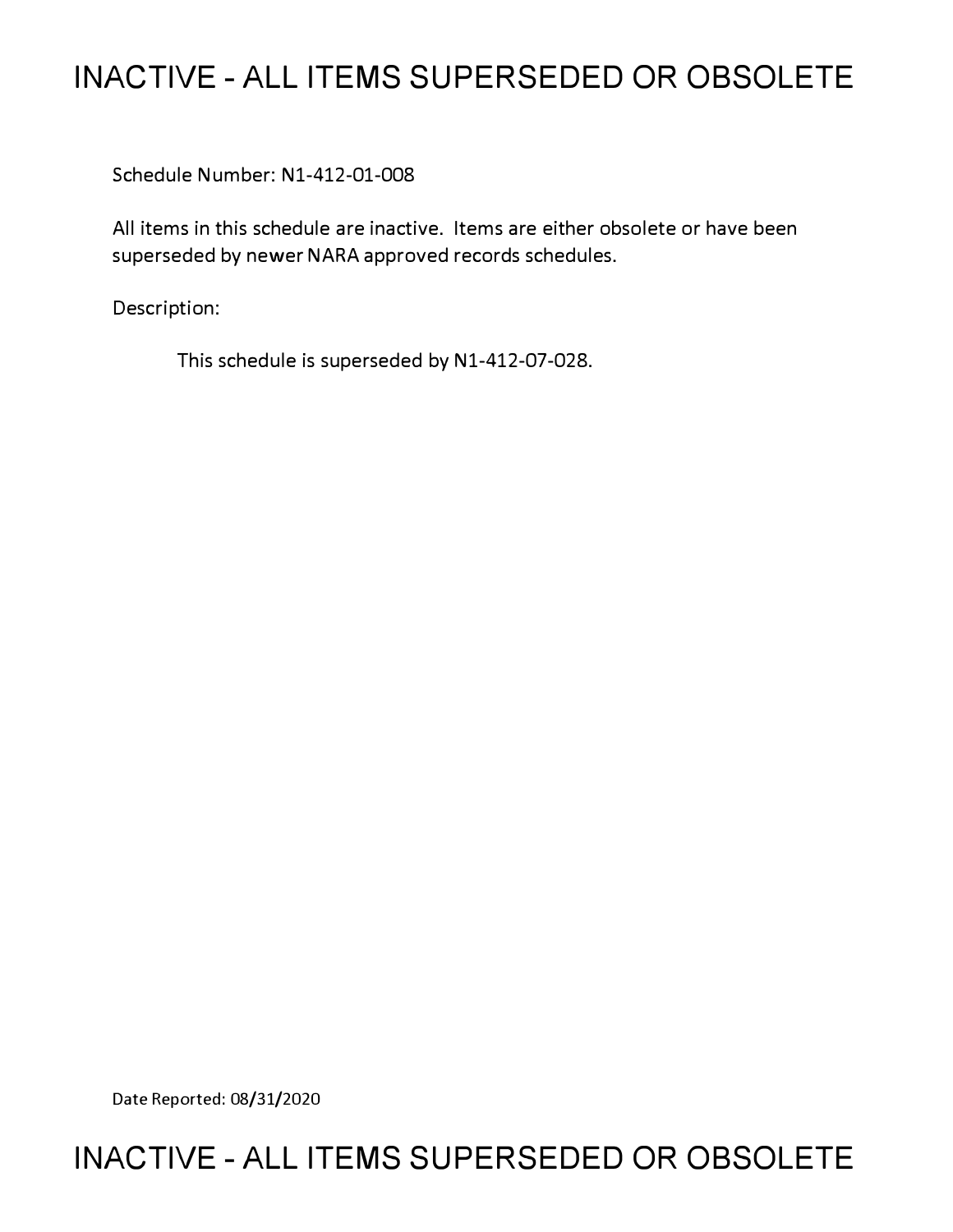$\ensuremath{\text{NWML}}$ 

ä,

|                                      | <b>REQUEST FOR RECORDS DISPOSITION AUTHORITY</b>                                                                                                                                                                                                                                                                                                             |                    |              | <b>LEAVE BLANK (NARA use only)</b><br><b>JOB NUMBER</b>                                                                                                                                                                 |                                               |
|--------------------------------------|--------------------------------------------------------------------------------------------------------------------------------------------------------------------------------------------------------------------------------------------------------------------------------------------------------------------------------------------------------------|--------------------|--------------|-------------------------------------------------------------------------------------------------------------------------------------------------------------------------------------------------------------------------|-----------------------------------------------|
| (See Instructions on reverse)        |                                                                                                                                                                                                                                                                                                                                                              |                    |              | $71 - 412 - 01 - 8$                                                                                                                                                                                                     |                                               |
|                                      | TO NATIONAL ARCHIVES and RECORDS ADMINISTRATION (NIR)                                                                                                                                                                                                                                                                                                        |                    |              |                                                                                                                                                                                                                         |                                               |
| WASHINGTON, DC 20408                 |                                                                                                                                                                                                                                                                                                                                                              |                    |              | 11-13-2000                                                                                                                                                                                                              |                                               |
| 1. FROM (Agency or establishment)    |                                                                                                                                                                                                                                                                                                                                                              |                    |              | NOTIFICATION TO AGENCY                                                                                                                                                                                                  |                                               |
|                                      | <b>Environmental Protection Agency</b>                                                                                                                                                                                                                                                                                                                       |                    |              |                                                                                                                                                                                                                         |                                               |
|                                      | 2. MAJOR SUBDIVISION                                                                                                                                                                                                                                                                                                                                         |                    |              |                                                                                                                                                                                                                         |                                               |
|                                      | Office of Prevention, Pesticides, and Toxic Substances                                                                                                                                                                                                                                                                                                       |                    |              |                                                                                                                                                                                                                         |                                               |
|                                      | 3. MINOR SUBDIVISION<br>Office of Pollution Prevention and Toxics                                                                                                                                                                                                                                                                                            |                    |              | In accordance with the provisions of 44<br>U.S.C. 3303a the disposition request,<br>including amendments, is approved except<br>for items that may be marked "disposition<br>not approved" or "withdrawn" in column 10. |                                               |
|                                      |                                                                                                                                                                                                                                                                                                                                                              |                    |              |                                                                                                                                                                                                                         |                                               |
|                                      | 4. NAME OF PERSON WITH WHOM TO CONFER                                                                                                                                                                                                                                                                                                                        | <b>5 TELEPHONE</b> |              | <b>ARCHIVIST OF THE UNITED STATES</b><br><b>DATE</b>                                                                                                                                                                    |                                               |
| 202-260-1324<br>Chris O'Donnell      |                                                                                                                                                                                                                                                                                                                                                              |                    |              | $8 - 02$                                                                                                                                                                                                                |                                               |
|                                      |                                                                                                                                                                                                                                                                                                                                                              |                    |              |                                                                                                                                                                                                                         |                                               |
| Agencies,                            | I hereby certify that I am authorized to act for this agency in matters pertaining to the disposition of its records<br>and that the records proposed for disposal on the attached 4 page(s) are not now needed for the business<br>of this agency or will not be needed after the retention periods specified; and that written concurrence from<br>the Gen | is attached; or    |              | has been requested                                                                                                                                                                                                      |                                               |
| X                                    | is not required;                                                                                                                                                                                                                                                                                                                                             |                    |              |                                                                                                                                                                                                                         |                                               |
| <b>DATE</b>                          | SIGNATURE OF AGENCY REPRESENTATIVE                                                                                                                                                                                                                                                                                                                           |                    | <b>TITLE</b> |                                                                                                                                                                                                                         |                                               |
|                                      | hrs U Dennell                                                                                                                                                                                                                                                                                                                                                |                    |              |                                                                                                                                                                                                                         |                                               |
| 11/2/00                              |                                                                                                                                                                                                                                                                                                                                                              |                    |              | Agency Records Officer                                                                                                                                                                                                  |                                               |
| 7 <sub>1</sub><br><b>ITEM</b><br>NO. | 8. DESCRIPTION OF ITEM AND PROPOSED DISPOSITION                                                                                                                                                                                                                                                                                                              |                    |              | 9. GRS OR<br><b>SUPERSEDED</b><br><b>JOB CITATION</b>                                                                                                                                                                   | 10. ACTION<br><b>TAKEN (NARA</b><br>USE ONLY) |
|                                      | See attached schedule U.S. EPA 262 - TSCA Section 4<br><b>Chemical Test Program Results</b>                                                                                                                                                                                                                                                                  |                    |              |                                                                                                                                                                                                                         |                                               |
|                                      |                                                                                                                                                                                                                                                                                                                                                              |                    |              |                                                                                                                                                                                                                         |                                               |

 $\label{eq:3.1} \mathcal{B} = \mathcal{B} \otimes \mathcal{B}$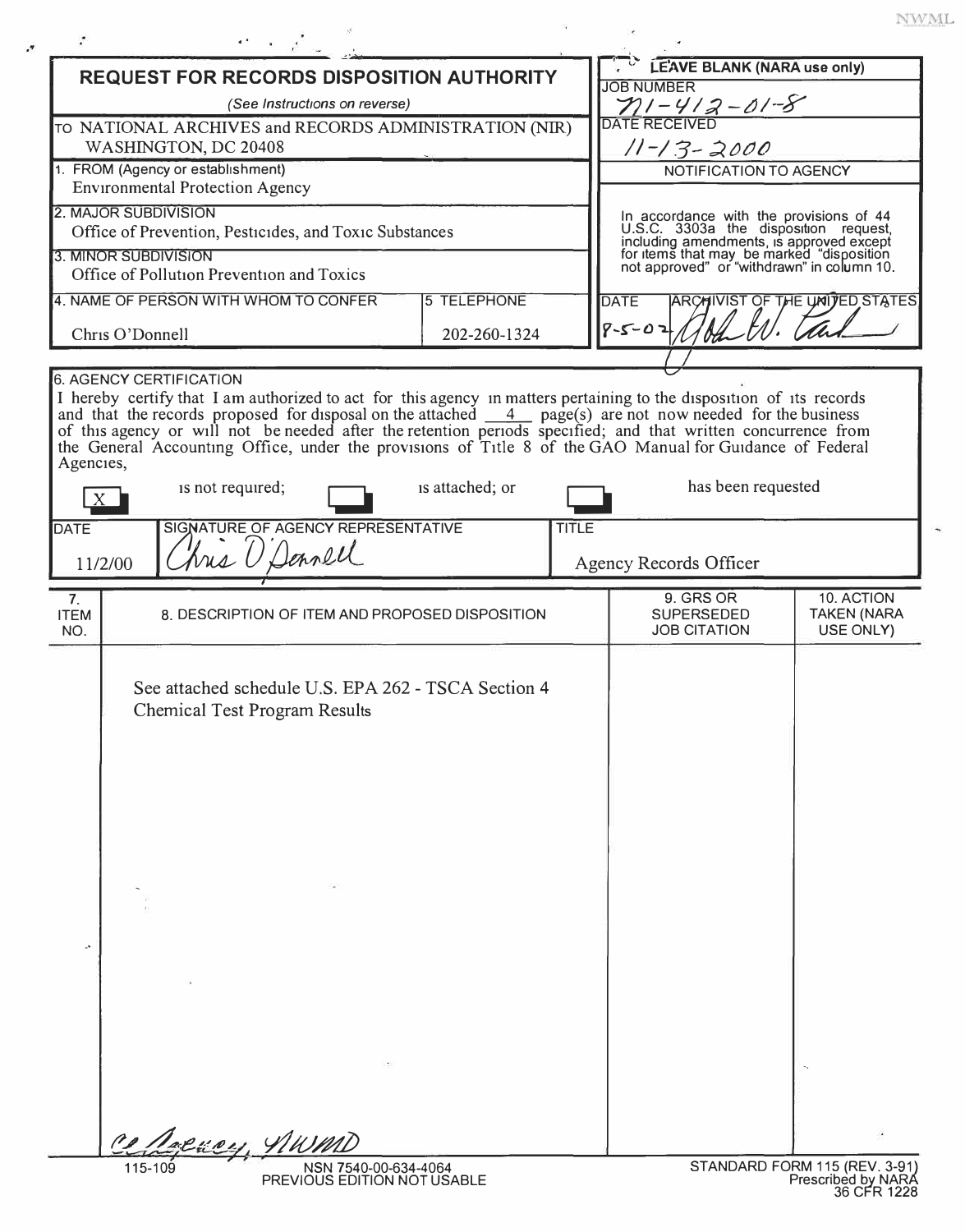### **DRAFT OF 12/1/00**

 $\mathcal{A}^{\mathcal{A}}$  , and

### **U.S. EPA RECORDS SCHEDULE**

**SERIES TITLE:** TSCA Section 4 Chemical Test Program Results

**PROGRAM:** Toxic Substances

**EPA SERIES NO:** 262

**AGENCY FILE CODE:** TOXI 262

**NARA DISPOSAL AUTHORITY:** Nl-412-01-8 (Use this number to retire records to the FRC)

 $\cdot$  +  $\cdot$   $\cdot$   $\cdot$ 

**APPLICABILITY:** Headquarters

#### *IDENTIFYING INFORMATION:*

**DESCRIPTION:** These post rule records contain test data, internal Agency reviews of test data, and other documents resulting from the testing requirements specified in a test rule or consent order. The files consist of final reports, interim progress reports, amendments, modification requests and EPA's responses, exemption from test rule applications, request for exclusions, request for waivers, study protocol submissions, meeting summaries, legal proceedings, hearings, written and telephone communications, comments and other supporting and reference documents pursuant to this section of the law. For reference purposes, the file may also contain copies of the Federal Register rules and notices associated with the chemical, the biannual Interagency Testing Committee (ITC) report to the Administrator that pertains to the chemical, test standards, test guidelines, and Good Laboratory Practice Standards. The majority of the records are nonconfidential and information is not part of the related docket file.

**ARRANGEMENT:** Arranged numerically by Chemical Number and/or Federal Register number.

**TYPE OF RECORDS: SPECIFIC RESTRICTIONS:**  Confidential Business Information Enforcement Sensitive Information

**MEDIUM: VITAL RECORD:**<br>
Paper microfilm electronic Yes

Paper, microfilm, electronic

**FUNCTIONS SUPPORTED:**  Regulatory development and public awareness

**SPECIFIC LEGAL REQUIREMENTS:** 

Toxic Substances Control Act, as amended, Section 4 40 CFR 790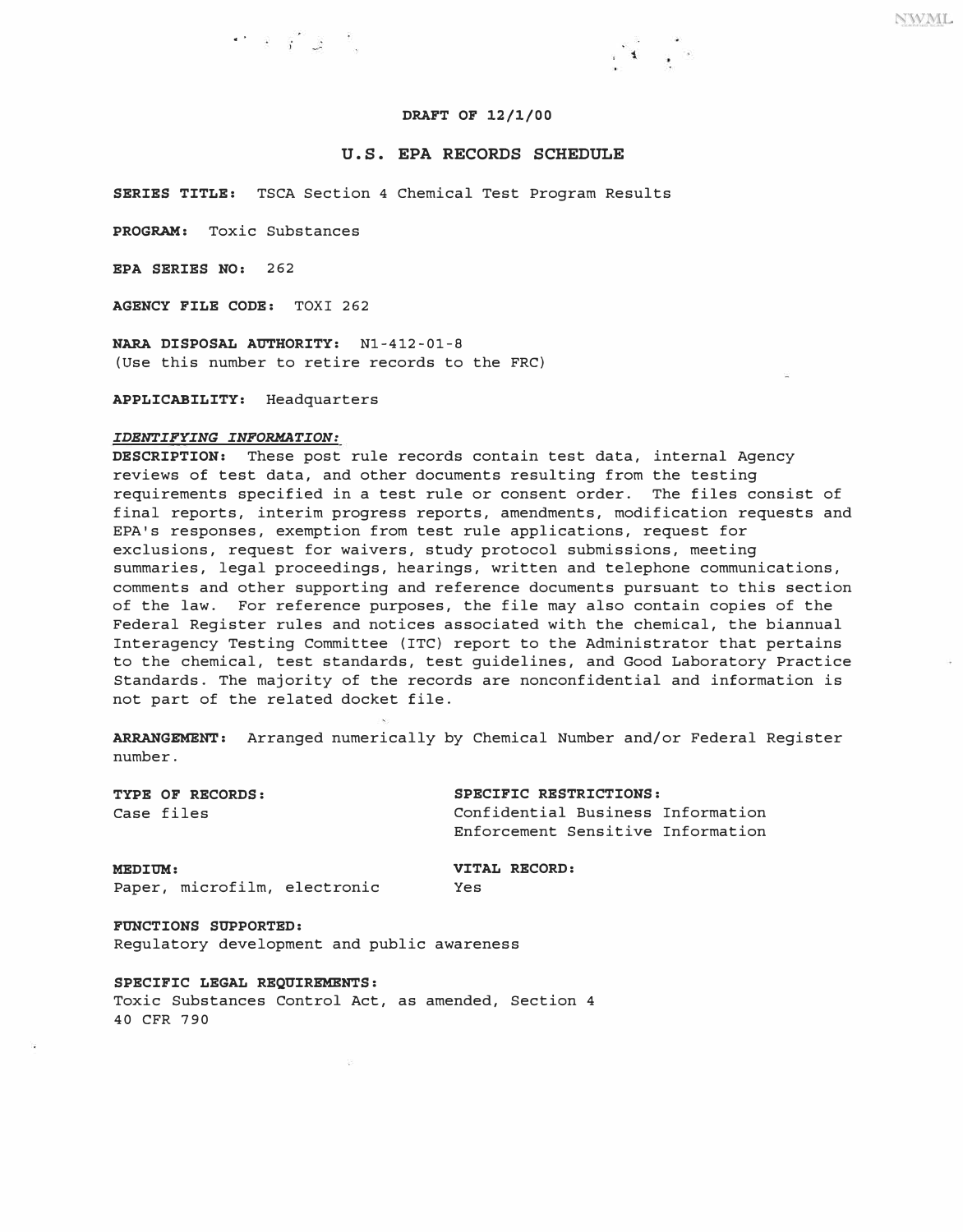$\overline{\omega_{\rm F}}$  , i.e.,

#### *EPA SERIES NO. 262*

| DISPOSITION INFORMATION:                                        |                            |  |  |  |  |  |  |
|-----------------------------------------------------------------|----------------------------|--|--|--|--|--|--|
| FINAL DISPOSITION:                                              | TRANSFER TO FRC PERMITTED: |  |  |  |  |  |  |
| a. Record copy (microformed or                                  |                            |  |  |  |  |  |  |
| paper): Permanent                                               | Yes                        |  |  |  |  |  |  |
| b. Paper copy (microformed):<br>Disposable                      | No                         |  |  |  |  |  |  |
| c. Electronic versions created<br>with electronic mail and word |                            |  |  |  |  |  |  |

#### *FILE BREAK INSTRUCTIONS:*

a. If record copy is in microform, break file upon completion of microform quality assurance check. If record copy is not microformed, break file upon receipt and review of all test data required by the rule/consent order and upon closure and transfer to the Review Committee.

 $\mathbf{A}$ 

b. Break file when document has been microformed and checked for quality assurance.

c. See disposition instructions.

processing systems: Disposable No

 $\alpha$   $\alpha$   $\beta$ 

#### *DISPOSITION INSTRUCTIONS:*

a. If record copy is in microform, keep in the office up to one year after file break, then retire one silver master and one diazo copy along with finding aids and indexes to the FRC. Transfer to the National Archives 2 years after file break when first inspection is completed. Retain up to two diazo copies for office use. Destroy non-record Agency microform copies when no longer needed.

If record copy is not microformed, keep in the office up to one year after file break, then retire to FRC along with finding aids and indexes. Transfer to the National Archives 20 years after file break. Destroy Agency non-record reference copies when no longer needed.

b. If record copy is in microform, destroy paper copy after quality assurance check.

c. Delete when record copy is generated.

#### *APPLICATION GUIDANCE:*

*REASONS FOR DISPOSITION:* Records form part of the core documentation of the Agency's work in determining the potential toxicity of chemicals produced by the regulated community and are necessary for adequate and proper documentation of the test data received, exemptions from test rule applications, modifications, and amendments required under this section of the law.

*AGENCY-WIDE GUIDANCE:* The offices of record for files governed by this schedule are Confidential Business Information Center (CBIC) , Non-confidential Information Center (NCIC) , and Chemical Testing and Information Branch (CTIB) .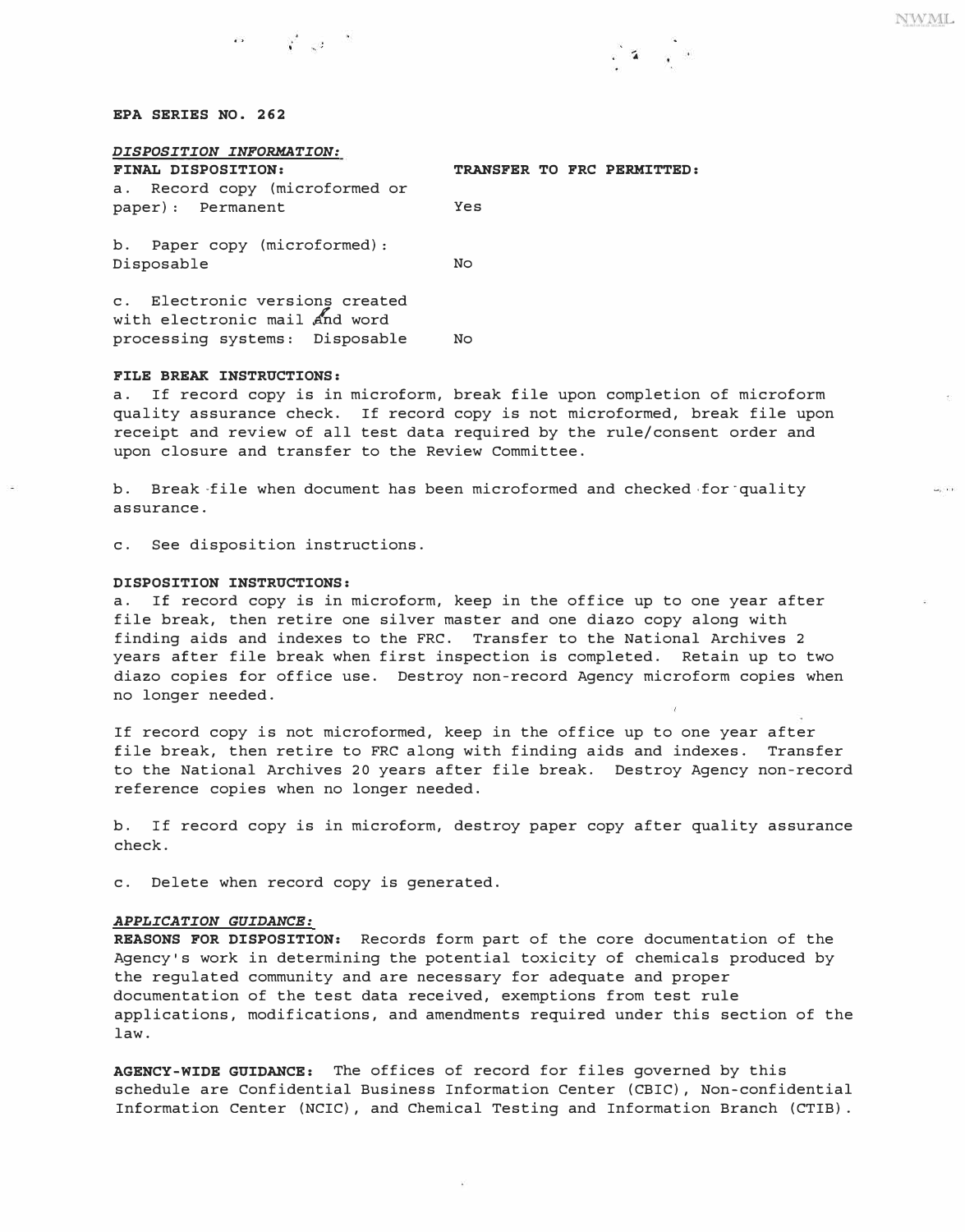#### *EPA SERIES NO. 262*

e is

The NCIC is responsible for implementing the disposition and ensuring that a permanent record is maintained. However, the program office (CTIB) is responsible for the maintenance and disposition of sensitive information not included in the NCIC files. The related Rulemaking Dockets maintained by NCIC/CBIC should be retired under EPA 149 - Regulations, Standards, and Guidelines and EPA 150 - Rulemaking Dockets.

ે જ પાસ

**NWML** 

 $\kappa$ 

As required by 36 CFR 1228. 58, records with special restrictions such as  $\ldots$ , ... confidential business. information . (CBI) or those exempted from disclosure by statute such as the Privacy Act.must be shredded or otherwise definitively destroyed with witnessed disposal for records destroyed .by contractors.

Microform copies are to be produced in accordance with 36 CFR 1230.10 and 1230. 20. If records are not filmed, use disposition a for paper records.

*PROGRAM OFFICE GUIDANCE/DESCRIPTIVE INFORMATION:* The records covered under this schedule are maintained by the NCIC, CBIC and the program office (CTIB). Records located in the Non-confidential Business Information Center are part of the basic documentation resulting from a test rule or consent order. To ensure the completeness of the record and for implementing disposition as a ... ... permanent record, the program office is responsible for retaining documents such as study and protocol internal reviews - not included in the file maintained by NCIC.

The Confidential Business Information Center maintains the CBI version of any document submitted or created in response to any subsection of Section 4 of the TSCA law. Various types of Section 4 related documents are included in this collection. However, these records consist mainly of requests for Exemptions from Test Rule Applications. All documents regardless of type are maintained by document identification number.

Other related schedules are:

EPA 149 - Regulations, Standards, and Guidelines EPA 150 - Rulemaking Dockets

EPA 149 and 150 can be used to disposition records which document the development of the test rule or the consent order.

At close out of file, all records held by offices should be retired at the same time. However, the program office may retain a closed file should it be determined that it would be needed for additional information or continuity regarding a related matter. All reference copies can be destroyed when no longer needed to support program operations.

On an annual basis, the last box of an accession which includes the records for which exemption applications, Letters of Intent to Test, Study Plans, Requests for Modification of Test Standards and Schedules, Amendments to Study Plans, Progress Reports and Test Data (Final Report) have been received will be (a) recalled and (b) exemptions will be incorporated and (c) returned to FRC.